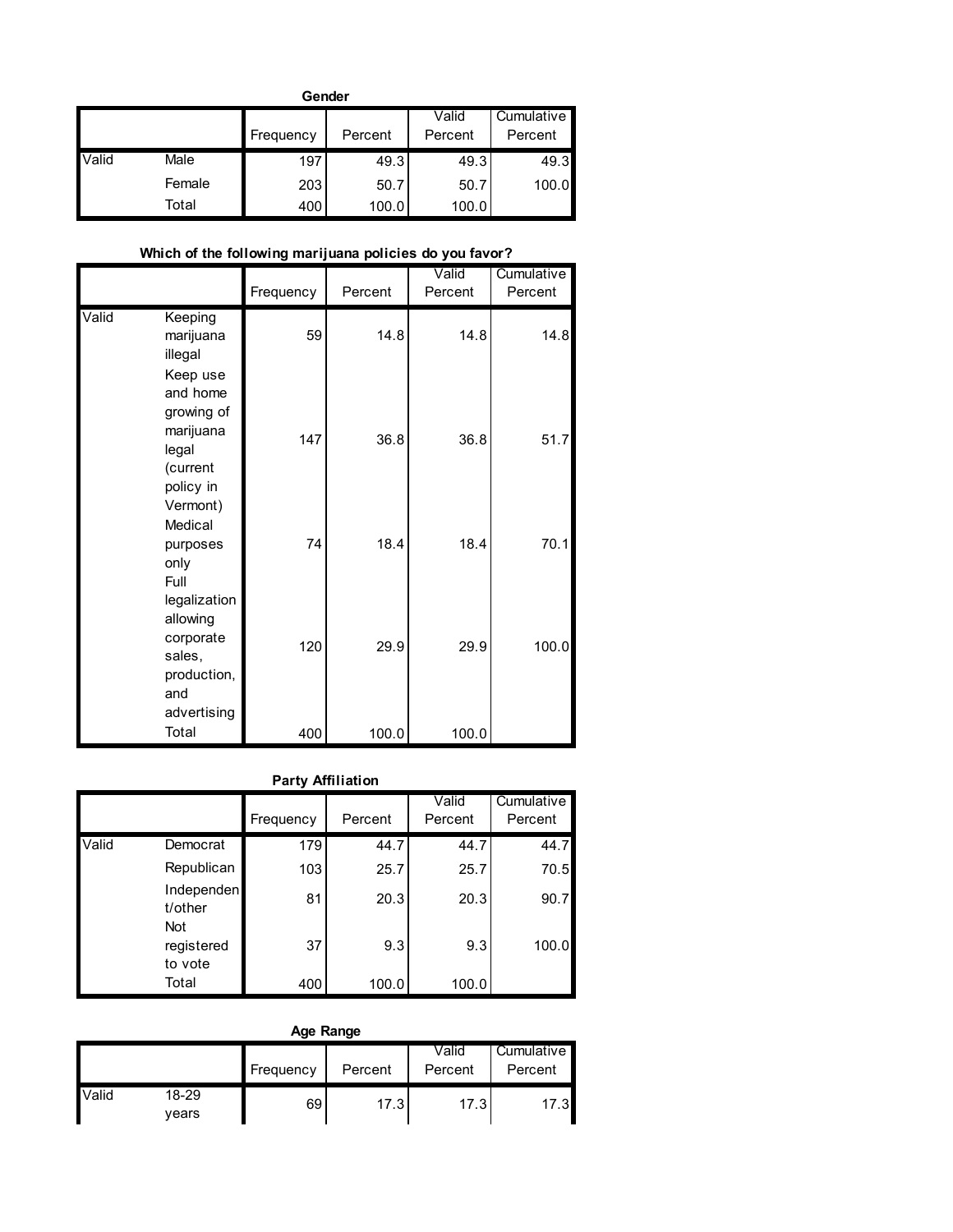| 30-49<br>years      | 121 | 30.1  | 30.1  | 47.5  |
|---------------------|-----|-------|-------|-------|
| 50-64<br>years      | 119 | 29.8  | 29.8  | 77.2  |
| 65 or more<br>years | 91  | 22.8  | 22.8  | 100.0 |
| Total               | 400 | 100.0 | 100.0 |       |

#### **Educational Attainment**

|       |                        | <b>Educational Attainment</b> |         |                  |                       |
|-------|------------------------|-------------------------------|---------|------------------|-----------------------|
|       |                        | Frequency                     | Percent | Valid<br>Percent | Cumulative<br>Percent |
| Valid | High school<br>or less | 122                           | 30.6    | 30.6             | 30.6                  |
|       | Some<br>college        | 111                           | 27.7    | 27.7             | 58.3                  |
|       | College<br>graduate    | 107                           | 26.7    | 26.7             | 85.1                  |
|       | Postgrad or<br>higher  | 60                            | 14.9    | 14.9             | 100.0                 |
|       | Total                  | 400                           | 100.0   | 100.0            |                       |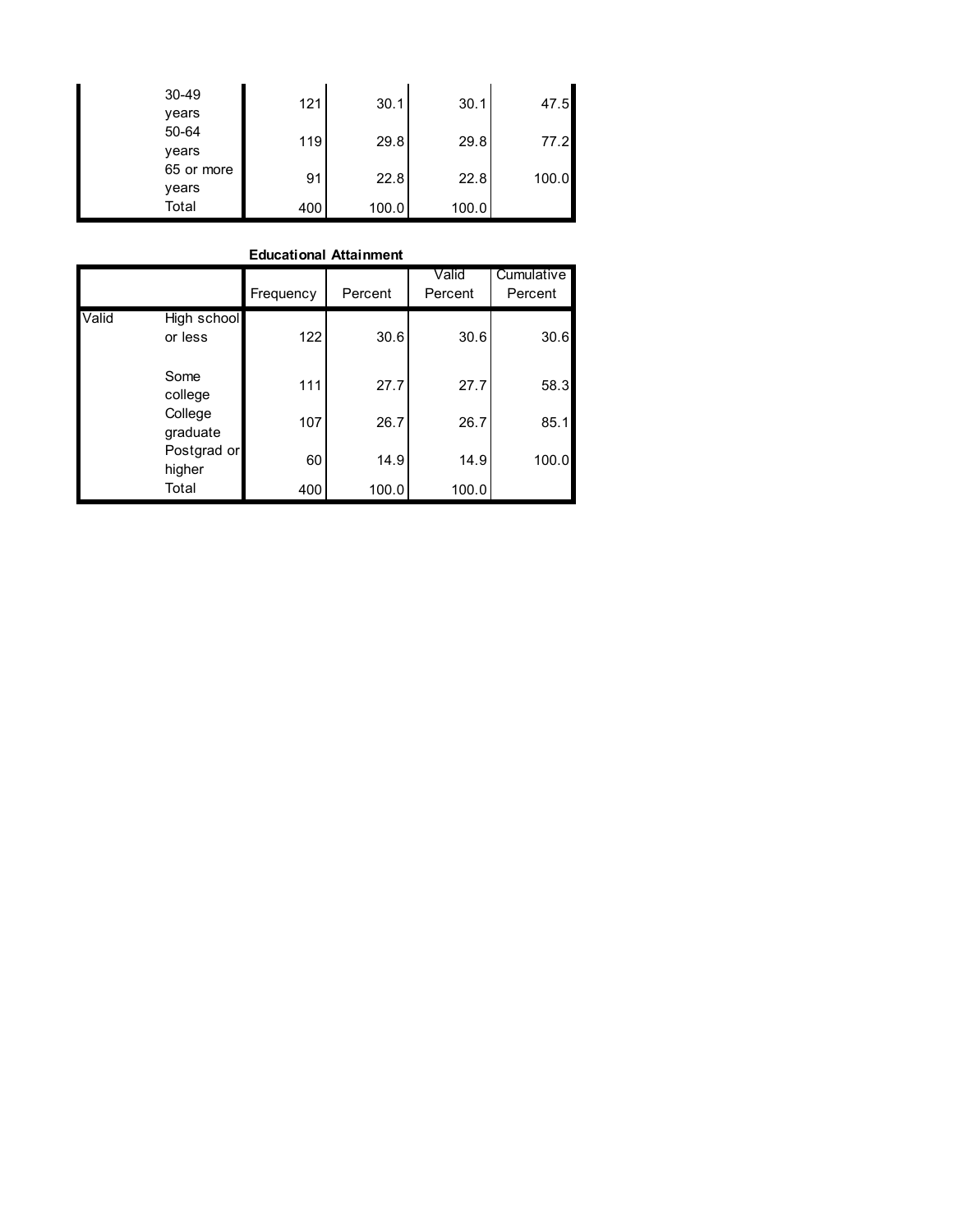|        |        |                    |           |            | favor?   |              |        |
|--------|--------|--------------------|-----------|------------|----------|--------------|--------|
|        |        |                    |           | Keep use   |          | Full         |        |
|        |        |                    |           | and home   |          | legalization |        |
|        |        |                    |           | growing of |          | allowing     |        |
|        |        |                    |           | marijuana  |          | corporate    |        |
|        |        |                    |           | legal      |          | sales,       |        |
|        |        |                    | Keeping   | (current   | Medical  | production,  |        |
|        |        |                    | marijuana | policy in  | purposes | and          |        |
|        |        |                    | illegal   | Vermont)   | only     | advertising  | Total  |
| Gender | Male   | Count              | 34        | 66         | 32       | 66           | 198    |
|        |        | % within<br>Gender | 17.2%     | 33.3%      | 16.2%    | 33.3%        | 100.0% |
|        | Female | Count              | 26        | 82         | 41       | 54           | 203    |
|        |        | % within<br>Gender | 12.8%     | 40.4%      | 20.2%    | 26.6%        | 100.0% |
| Total  |        | Count              | 60        | 148        | 73       | 120          | 401    |
|        |        | % within<br>Gender | 15.0%     | 36.9%      | 18.2%    | 29.9%        | 100.0% |

Gender \* Which of the following marijuana policies do you favor? Crosstabulation

## Party Affiliation \* Which of the following marijuana policies do you favor? Crosstabulation

|             |                       |                      |                | favor?     |          |              |        |
|-------------|-----------------------|----------------------|----------------|------------|----------|--------------|--------|
|             |                       |                      |                | Keep use   |          | Full         |        |
|             |                       |                      |                | and home   |          | legalization |        |
|             |                       |                      |                | growing of |          | allowing     |        |
|             |                       |                      |                | marijuana  |          | corporate    |        |
|             |                       |                      |                | legal      |          | sales,       |        |
|             |                       |                      | Keeping        | (current   | Medical  | production,  |        |
|             |                       |                      | marijuana      | policy in  | purposes | and          |        |
|             |                       |                      | illegal        | Vermont)   | only     | advertising  | Total  |
| Party       | Democrat              | Count                | 21             | 68         | 26       | 64           | 179    |
| Affiliation |                       | % within             |                |            |          |              |        |
|             |                       | Party                | 11.7%          | 38.0%      | 14.5%    | 35.8%        | 100.0% |
|             |                       | Affiliation          |                |            |          |              |        |
|             | Republican            | Count                | 21             | 37         | 28       | 17           | 103    |
|             |                       | % within             |                |            |          |              |        |
|             |                       | Party                | 20.4%          | 35.9%      | 27.2%    | 16.5%        | 100.0% |
|             |                       | Affiliation          |                |            |          |              |        |
|             | Independen Count      |                      | 11             | 31         | 12       | 28           | 82     |
|             | t/other               | % within             |                |            |          |              |        |
|             |                       | Party                | 13.4%          | 37.8%      | 14.6%    | 34.1%        | 100.0% |
|             |                       | Affiliation          |                |            |          |              |        |
|             | <b>Not</b>            | Count                | $\overline{7}$ | 11         | 8        | 11           | 37     |
|             | registered<br>to vote | % within             |                |            |          |              |        |
|             |                       | Party                | 18.9%          | 29.7%      | 21.6%    | 29.7%        | 100.0% |
| Total       |                       | Affiliation          |                |            |          |              |        |
|             |                       | Count                | 60             | 147        | 74       | 120          | 401    |
|             |                       | % within             |                |            |          |              |        |
|             |                       | Party<br>Affiliation | 15.0%          | 36.7%      | 18.5%    | 29.9%        | 100.0% |
|             |                       |                      |                |            |          |              |        |

**Age Range \* Which of the following marijuana policies do you favor? Crosstabulation**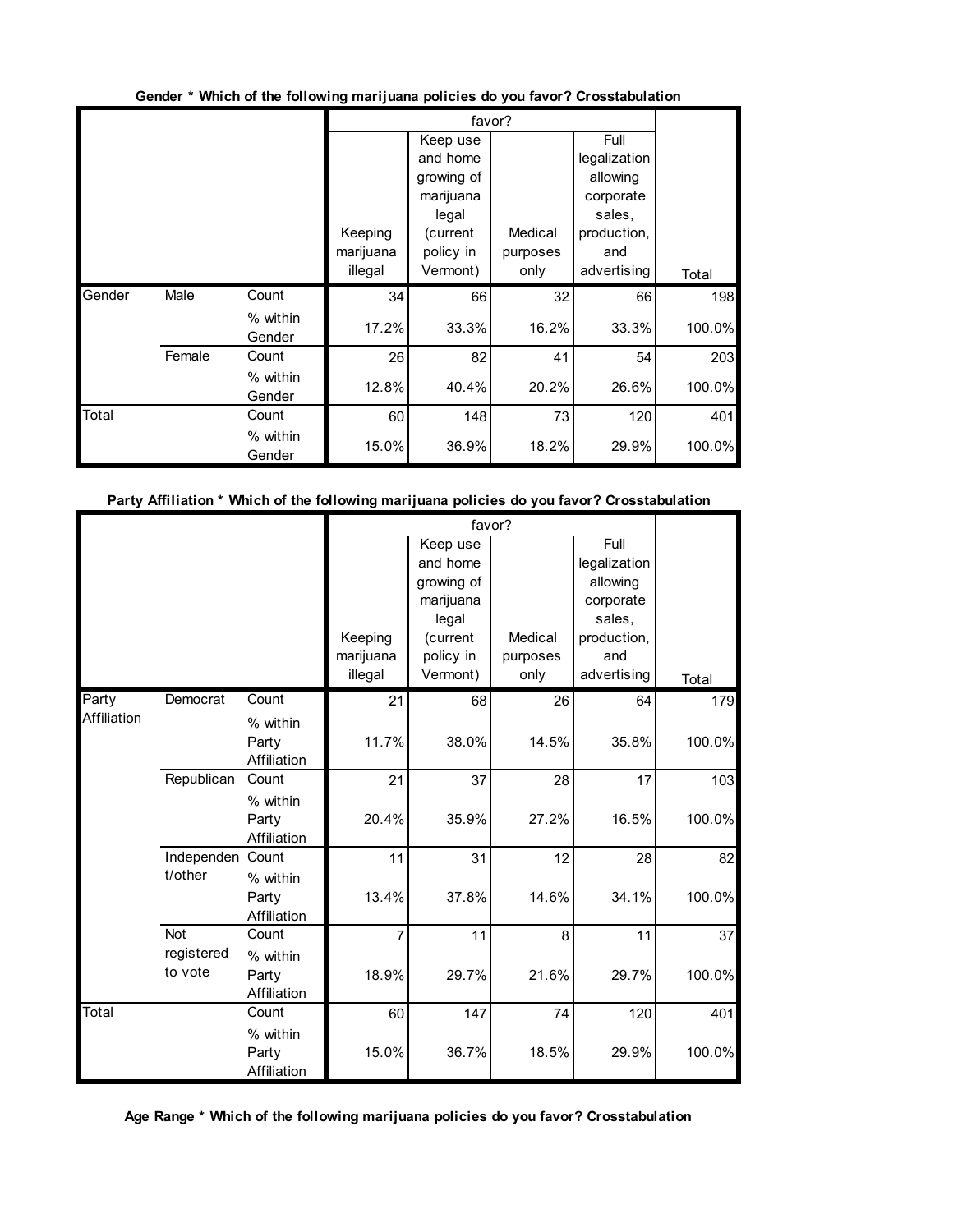|           |            |                       |           | favor?     |          |              |        |
|-----------|------------|-----------------------|-----------|------------|----------|--------------|--------|
|           |            |                       |           | Keep use   |          | Full         |        |
|           |            |                       |           | and home   |          | legalization |        |
|           |            |                       |           | growing of |          | allowing     |        |
|           |            |                       |           | marijuana  |          | corporate    |        |
|           |            |                       |           | legal      |          | sales,       |        |
|           |            |                       | Keeping   | (current   | Medical  | production,  |        |
|           |            |                       | marijuana | policy in  | purposes | and          |        |
|           |            |                       | illegal   | Vermont)   | only     | advertising  | Total  |
| Age Range | 18-29      | Count                 | 16        | 12         | 14       | 28           | 70     |
|           | years      | % within<br>Age Range | 22.9%     | 17.1%      | 20.0%    | 40.0%        | 100.0% |
|           | 30-49      | Count                 | 10        | 48         | 17       | 45           | 120    |
|           | years      | % within<br>Age Range | 8.3%      | 40.0%      | 14.2%    | 37.5%        | 100.0% |
|           | 50-64      | Count                 | 14        | 56         | 19       | 30           | 119    |
|           | years      | % within<br>Age Range | 11.8%     | 47.1%      | 16.0%    | 25.2%        | 100.0% |
|           | 65 or more | Count                 | 19        | 32         | 24       | 17           | 92     |
|           | years      | % within<br>Age Range | 20.7%     | 34.8%      | 26.1%    | 18.5%        | 100.0% |
| Total     |            | Count                 | 59        | 148        | 74       | 120          | 401    |
|           |            | % within<br>Age Range | 14.7%     | 36.9%      | 18.5%    | 29.9%        | 100.0% |

# Educational Attainment \* Which of the following marijuana policies do you favor? Crosstabulation

|            |                               |                                       |                | favor?     |          |              |        |
|------------|-------------------------------|---------------------------------------|----------------|------------|----------|--------------|--------|
|            |                               |                                       |                | Keep use   |          | Full         |        |
|            |                               |                                       |                | and home   |          | legalization |        |
|            |                               |                                       |                | growing of |          | allowing     |        |
|            |                               |                                       |                | marijuana  |          | corporate    |        |
|            |                               |                                       |                | legal      |          | sales,       |        |
|            |                               |                                       | Keeping        | (current   | Medical  | production,  |        |
|            |                               |                                       | marijuana      | policy in  | purposes | and          |        |
|            |                               |                                       | illegal        | Vermont)   | only     | advertising  | Total  |
|            | Educational High school Count |                                       | 33             | 41         | 23       | 26           | 123    |
| Attainment | or less                       | % within<br>Educational<br>Attainment | 26.8%          | 33.3%      | 18.7%    | 21.1%        | 100.0% |
|            | Some                          | Count                                 | 15             | 42         | 20       | 34           | $111$  |
|            | college                       | % within<br>Educational<br>Attainment | 13.5%          | 37.8%      | 18.0%    | 30.6%        | 100.0% |
|            | College                       | Count                                 | 10             | 41         | 21       | 35           | 107    |
|            | graduate                      | % within<br>Educational<br>Attainment | 9.3%           | 38.3%      | 19.6%    | 32.7%        | 100.0% |
|            | Postgrad or Count             |                                       | $\overline{c}$ | 23         | 9        | 25           | 59     |